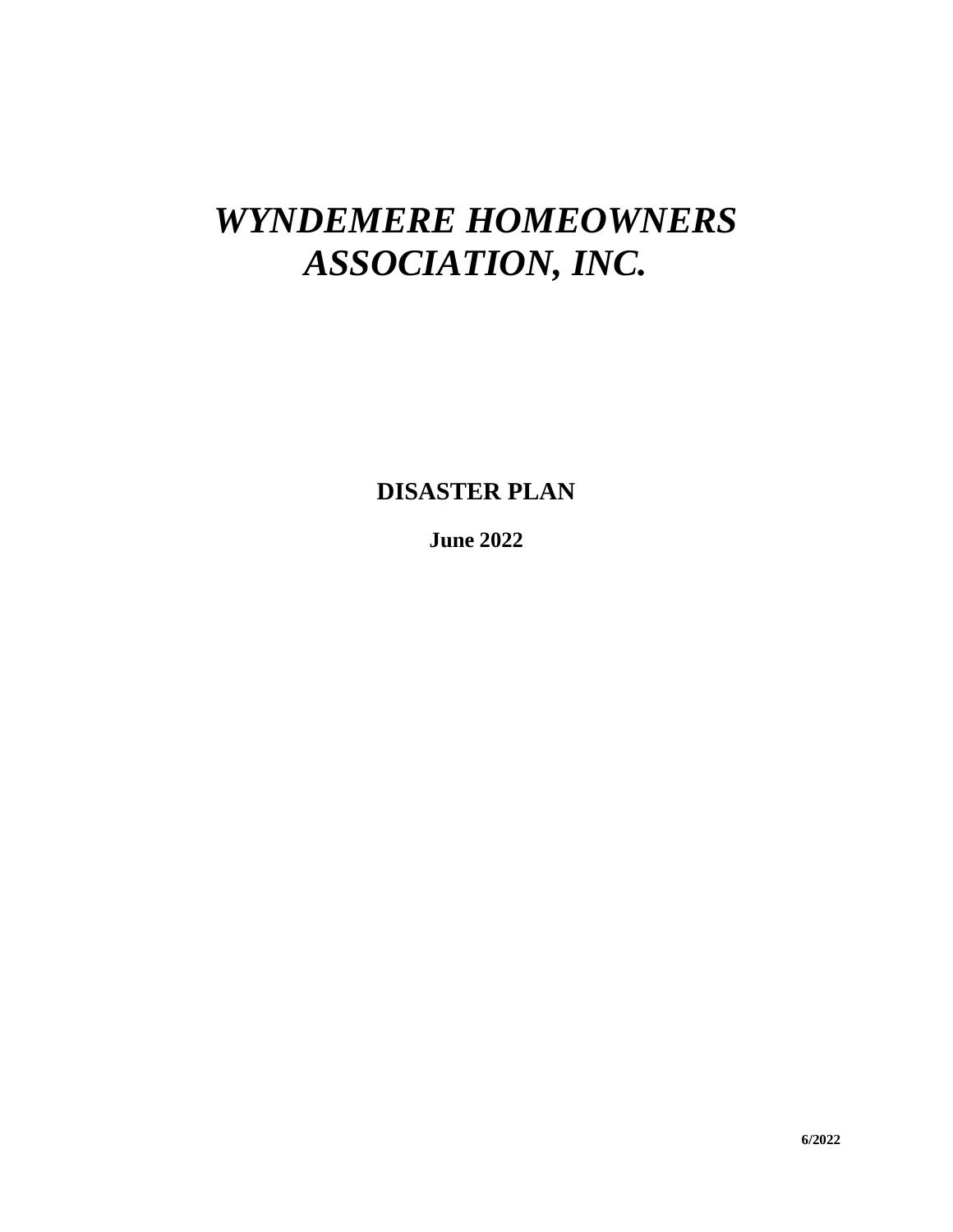# **Table of Contents**

| <b>Analysis</b>                                                         | 3  |  |  |  |
|-------------------------------------------------------------------------|----|--|--|--|
| <b>Disclaimer</b>                                                       | 3  |  |  |  |
| <b>Purpose of Plan</b>                                                  | 4  |  |  |  |
| <b>Direction and Control</b>                                            | 4  |  |  |  |
| <b>Emergency Contact Information (Telephone Numbers &amp; Websites)</b> |    |  |  |  |
| <b>Fire Procedures</b>                                                  | 6  |  |  |  |
| <b>Thunderstorm &amp; Lightning Procedures</b>                          | 7  |  |  |  |
| <b>Flood Procedures</b>                                                 | 8  |  |  |  |
| <b>Tornado Procedures</b>                                               | 9  |  |  |  |
| <b>Hurricane Procedures</b>                                             | 10 |  |  |  |
| <b>Hurricane Watch</b>                                                  | 14 |  |  |  |
| <b>Hurricane Warning</b>                                                | 15 |  |  |  |
| <b>During a Storm</b>                                                   | 15 |  |  |  |
| <b>Evacuating to a Shelter</b>                                          | 16 |  |  |  |
| <b>After a Storm</b>                                                    | 17 |  |  |  |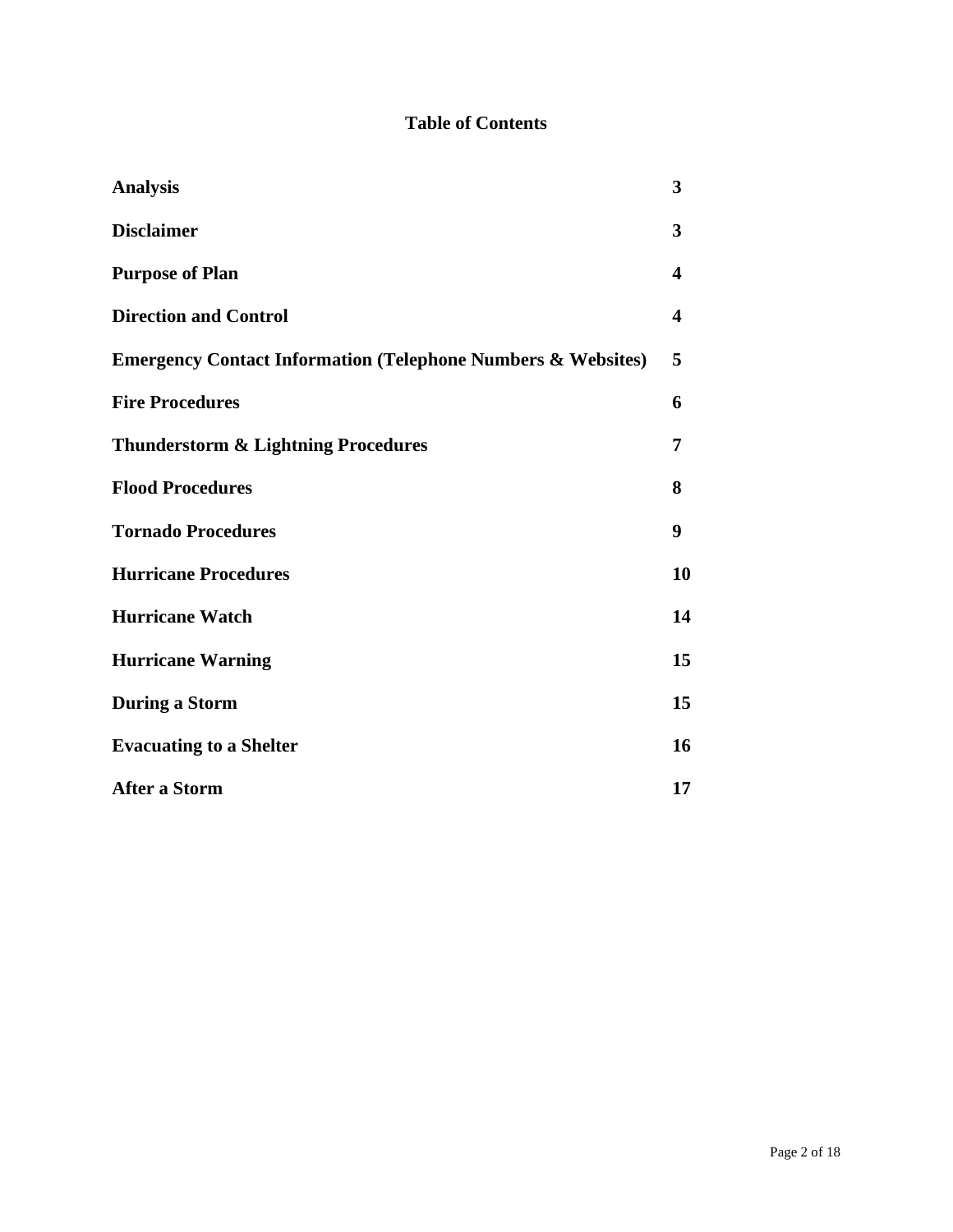### **Introduction:**

Disasters may occur at any given time, and we must be prepared to respond to them. Thus, every community needs to have thought through and planned for action so that people, property, and assets can be protected and community operations resumed as soon as possible. The driving logic for disaster preparedness **is that it is TOO LATE to plan, prepare and train for a disaster when the warning has been issued.** This has to be accomplished well in advance.

At Wyndemere, the main disasters that we have to be concerned with are hurricanes, tornados, and flooding associated with the frequent intense thunderstorms that we experience. This publication is to provide guidance to the staff and community on the procedures for whichever of these aforementioned situations may arise.

The emphasis is on pre-disaster planning and recovery. To do nothing is not a responsible approach for the leadership of the community. This is a living document and will be updated on an annual basis.

# **Hazard Analysis:**

This community is vulnerable to the following potential hazards:

- Fires
- Hurricanes
- Power Outages
- Tornados
- Water Outages
- Floods

Distance to the nearest major highway (Interstate 75) is 1.5 miles.

**Disclaimer:** *The purpose of this plan is to outline the precautions residents and staff should take to prepare in the event of a hurricane or other disaster. These steps are prudent and intended to minimize danger and damage. In implementing this plan, the Wyndemere Homeowners Association's Board of Governors assumes no responsibility for damages or injury occurring to any resident's person or property. NOTE: The Collier County Emergency Management Office may recommend evacuation of this area because of the elevation, proximity to the Gulf of Mexico and/or the possible inability to respond to emergencies during a storm. Any decision to remain on Wyndemere property is the resident's responsibility.*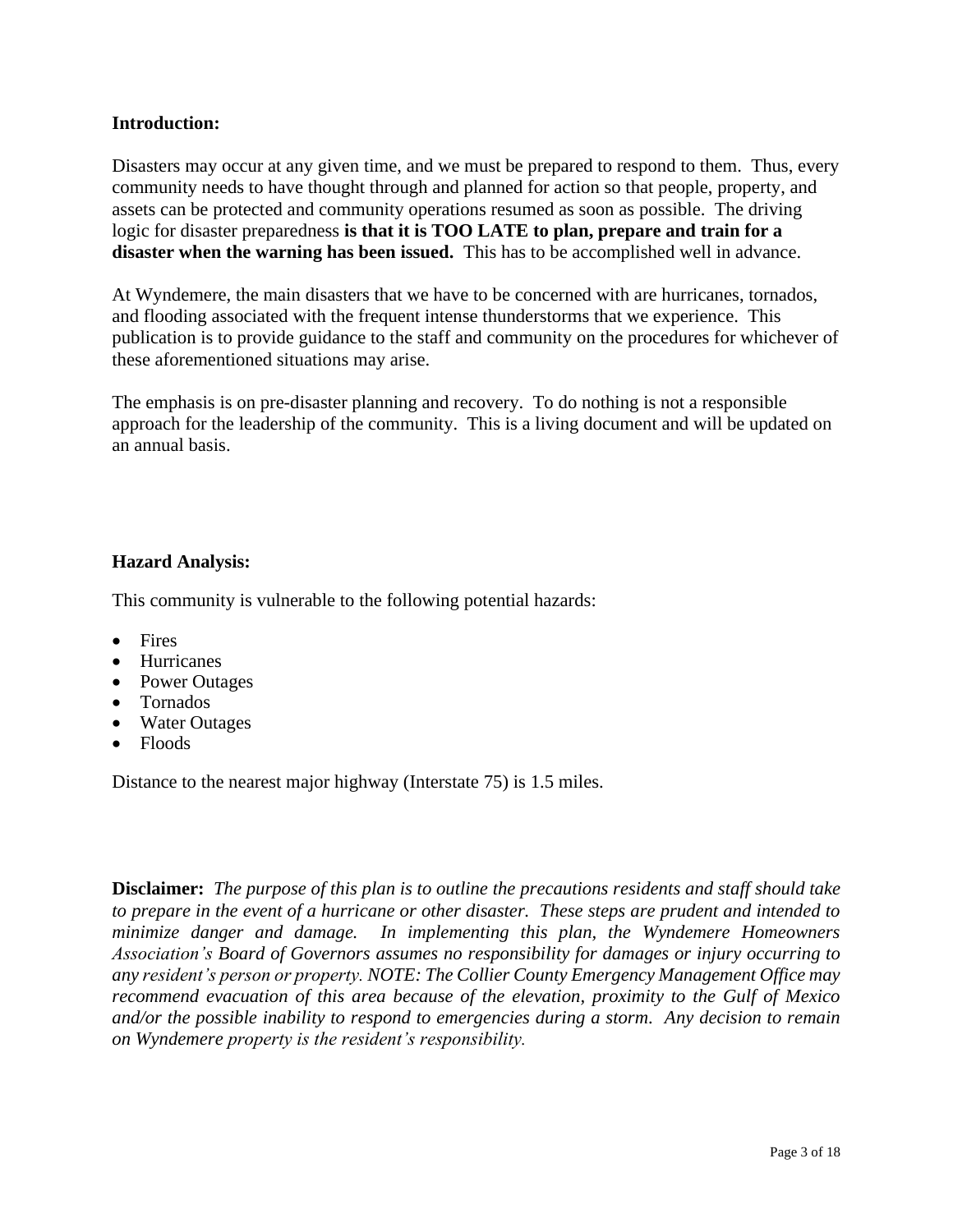### **Purpose**:

This plan primarily focuses on hurricanes, our most probable disaster, and how to plan for and what to do during a storm. It is intended to inform staff and residents of the preparations required prior to an impending storm and the steps that they should be taking. It also includes the services and equipment residents can expect to be working and what may not be working.

The section on "Hurricane Procedures" applies to all residents. If you will be away during the hurricane season, it is your responsibility to leave your home in a hurricaneready condition.

The Board of Governors recommends that every resident become acquainted with this plan, as it will be through your knowledge and efforts that these procedures will work as planned.

Any portion of this plan may be implemented upon instructions from the President of the Board of Governors and/or the Executive Director.

### **Direction and Control:**

The initial command and control point will be the Homeowners Association Office Building.

Management of the overall day-to-day emergency operations is the responsibility of the Executive Director who is accountable to the President of the Association's Board of Governors.

In the Executive Director's absence, the Privacy Supervisor shall manage all emergency operations and will be accountable to the President of the Association's Board of Governors.

When the Executive Director is present and in charge of emergency operations, the Privacy Supervisor will assist the Executive Director.

During emergency operations, relevant notices will periodically be posted via e-mail blast and on the Homeowners Association Office Building. It is every resident's responsibility to read and keep up-to-date with these important notices.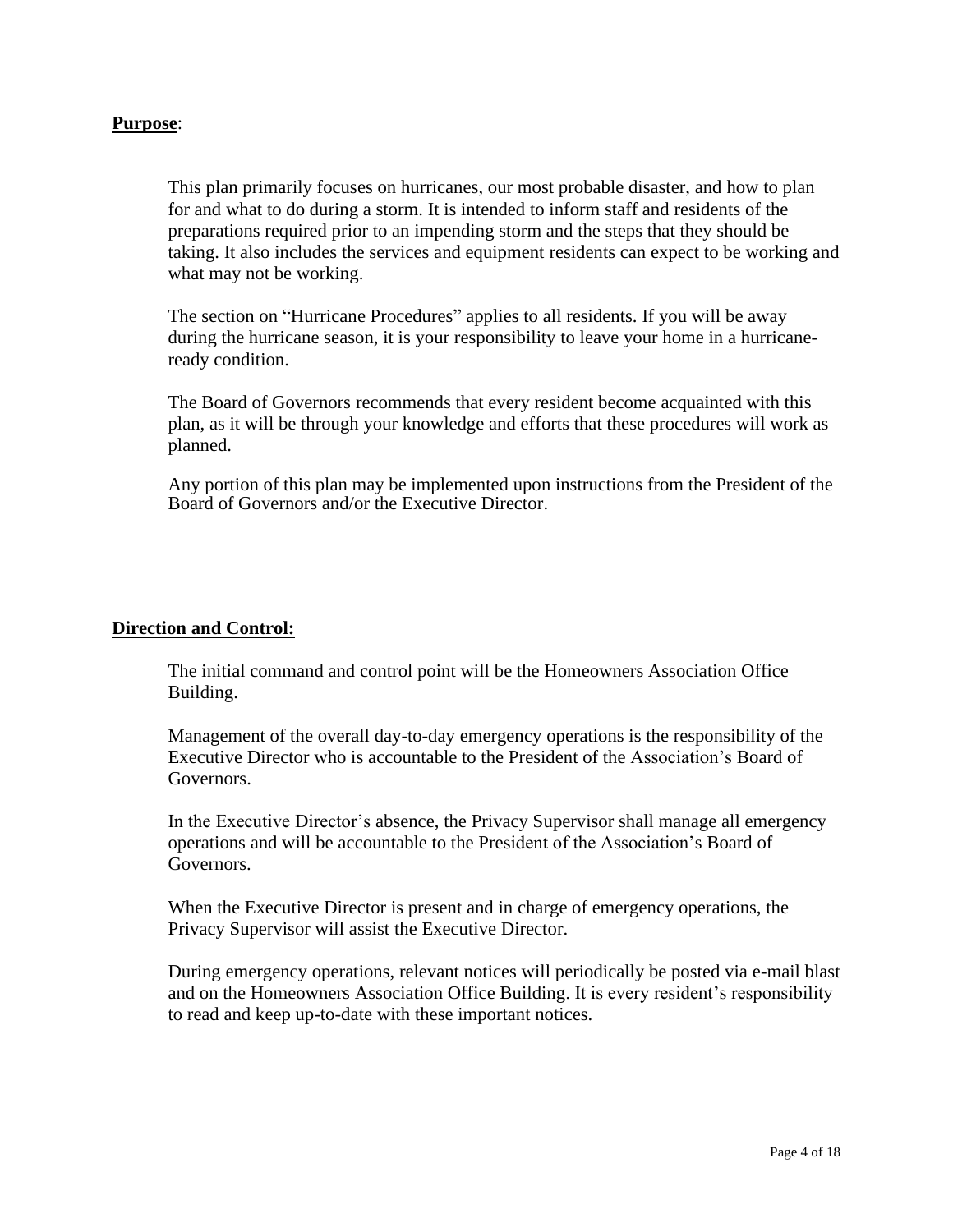### **Important Telephone Numbers:**

| Fire Department (Collier County)               | 911                           |
|------------------------------------------------|-------------------------------|
| Sheriff's Office (Emergencies ONLY)            | 911                           |
| Sheriff's Office (Non Emergency)               | 239-774-4434 or 239-252-9300  |
| <b>Emergency Operations Center</b>             | 239-252-3600                  |
| <b>Collier County Emergency Hotline</b>        | 239-252-8444 (when activated) |
| <b>Collier County Shelters</b>                 | 239-252-8444 (when activated) |
| <b>Collier County Domestic Animal Services</b> | 239-252-7387                  |
| American Red Cross (Local Chapter)             | 239-596-6868                  |
| Department of Transportation for Info on:      |                               |
| <b>Evacuation Routes, Road Closures</b>        | 511                           |
| FPL (Florida Power & Light)                    | 800-468-8243                  |
| Collier County Utilities/Water Dept.           | 239-252-6245                  |
| <b>Waste Management</b>                        | 239-649-2212                  |
| <b>Wyndemere Homeowners Association</b>        | 239-263-0761                  |
| <b>Wyndemere Gatehouse</b>                     | 239-263-3726                  |
| <b>Wyndemere Country Club</b>                  | 239-263-1700                  |
|                                                |                               |

Additional Phone Numbers (Family - Friends - Neighbors):

# **Websites:**

We suggest that you go to any of the listed websites, as they all have links to many other local, state and national organizations such as FEMA, NEMA, NOAA, SERT, etc. Each of these organizations, along with many of the local media websites, have suggestions and recommendations to assist you in formulating a disaster plan customized to meet your individual family's needs.

[www.nhc.noaa.gov](http://www.nhc.noaa.gov/) National Hurricane Center (NOAA) [www.fema.gov](http://www.fema.gov/) FEMA [www.accuweather.com](http://www.accuweather.com/) Accu Weather [www.weather.com](http://www.weather.com/) Weather Channel [www.winknews.com](http://www.winknews.com/) Local News

# **Social Media:**

Facebook.com/CollierEM Facebook @CollierEM Twitter

[www.collierem.org](http://www.collierem.org/) Collier County Emergency Management [www.weather.gov](http://www.weather.gov/) National Weather Service (NOAA) [www.colliergov.net](http://www.colliergov.net/) Collier County Government [www.redcross.org](http://www.redcross.org/) American Red Cross – South Florida Region [www.floridadisaster.org](http://www.floridadisaster.org/) State Emergency Operations Center [www.fl511.com](http://www.fl511.com/) Department of Transportation

@FL511\_Southwest Twitter - Dept. of Transportation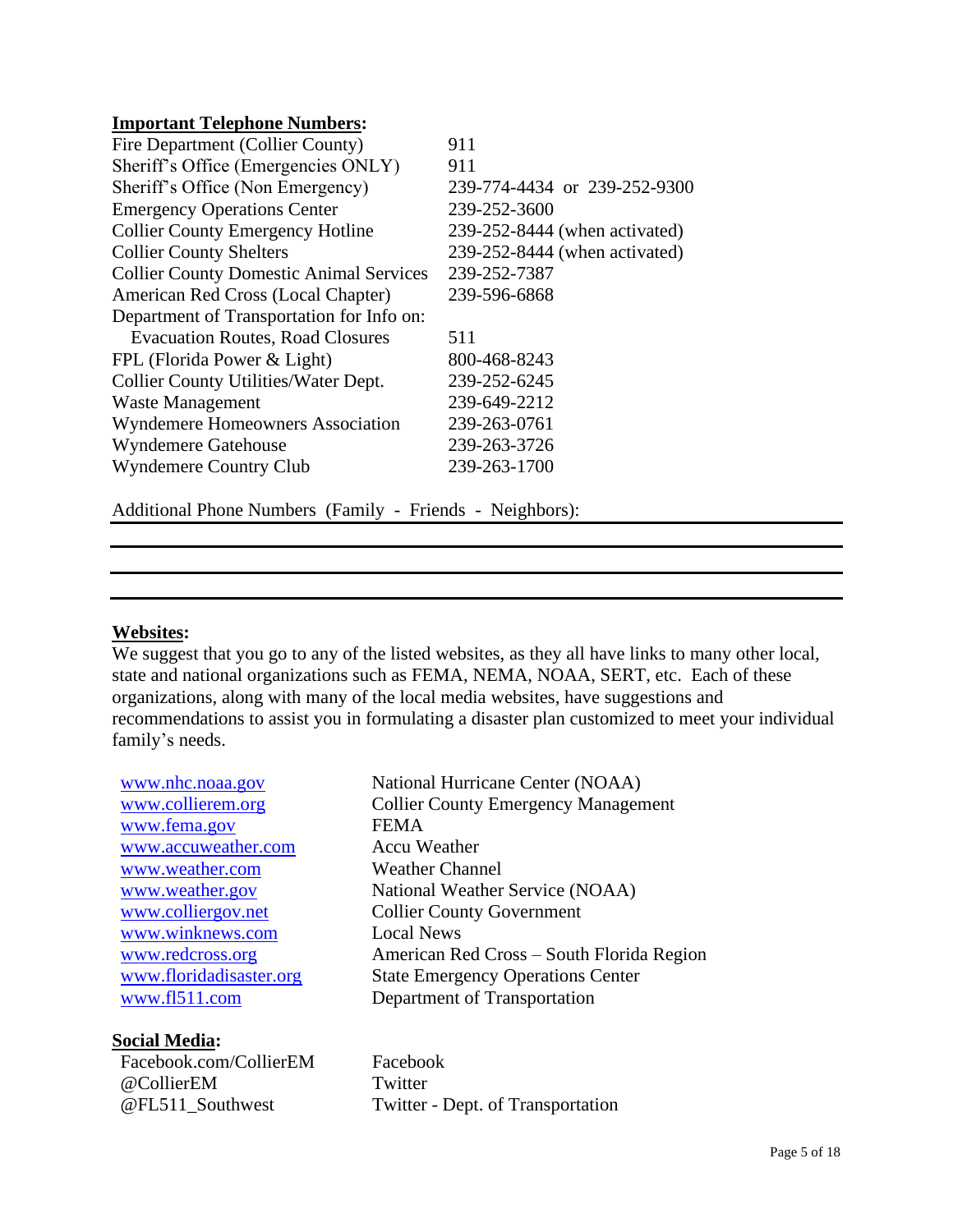# **FIRE PROCEDURES**

### **Fire Procedures:**

Upon discovery of a fire, residents should:

- 1. Remove anyone in the vicinity of the fire.
- 2. Close the door.
- 3. Sound the nearest alarm.
- 4. Call 911.
- 5. Call the Gatehouse to report the fire.

Condominium Evacuation Procedures:

- 1. Close all doors behind you.
- 2. Proceed directly to the stairwells. **DO NOT** use the elevators!
- 3. The front entrance area will be for emergency personnel & their vehicles.
- 4. Wait for further instructions from fire and Privacy personnel.

### IF YOUR EXIT ROUTE IS BLOCKED BY SMOKE:

- 1. Crawl low through the smoke. The air is easier to breathe near the floor.
- 2. If trapped in a room, close all of the doors between you and the smoke. Seal cracks around doors and vents with wet towels if possible.
- 3. Dial 911 and give your exact location, even if fire personnel are already at the scene.
- 4. If possible, open windows slightly at the top and bottom to let fresh air enter.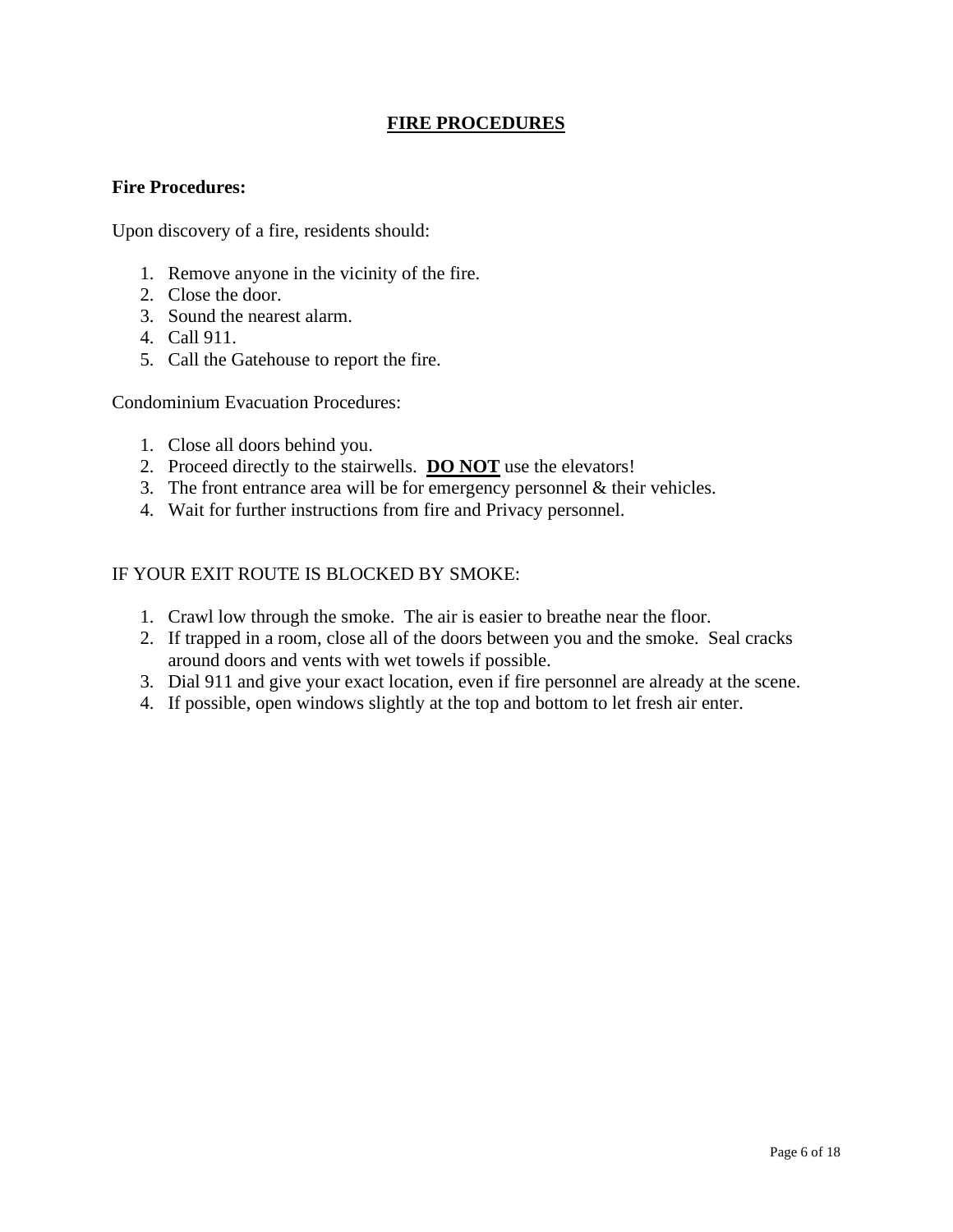# **THUNDERSTORM AND LIGHTNING PROCEDURES**

Florida has more thunderstorms and lightning strikes than any other state. No other state has more deaths or injuries due to lightning. Approximately 50% of these happen to people involved in recreational activities and 40% are water-related.

The main hazards that thunderstorms bring are hail and lightning. Please remember that tornados can occur when severe thunderstorms develop.

- A. Suggested Safety Precautions During a Thunderstorm:
	- 1. Stay indoors and don't venture out unless it is absolutely necessary.
	- 2. Don't use corded telephones.
	- 3. Unplug valuable electrical equipment (TVs, computers, sound systems, etc.).
	- 4. If there is a power outage, turn off all electrical appliances and switches before the power comes back on if you are able to do so. This may prevent damage to appliances if there is a power surge.
	- 5. Be on the watch for high winds, hail and possibly tornados. Monitor your portable radio.
	- 6. Don't take showers or baths.
	- 7. GET OUT OF THE WATER (SWIMMING POOLS, ETC.) and off the beaches.
	- 8. When shelter is not available, avoid standing near or under a tree.
	- 9. Never touch downed power lines. If you happen to be near a downed power line, always assume that it is a live wire and do not walk anywhere near it.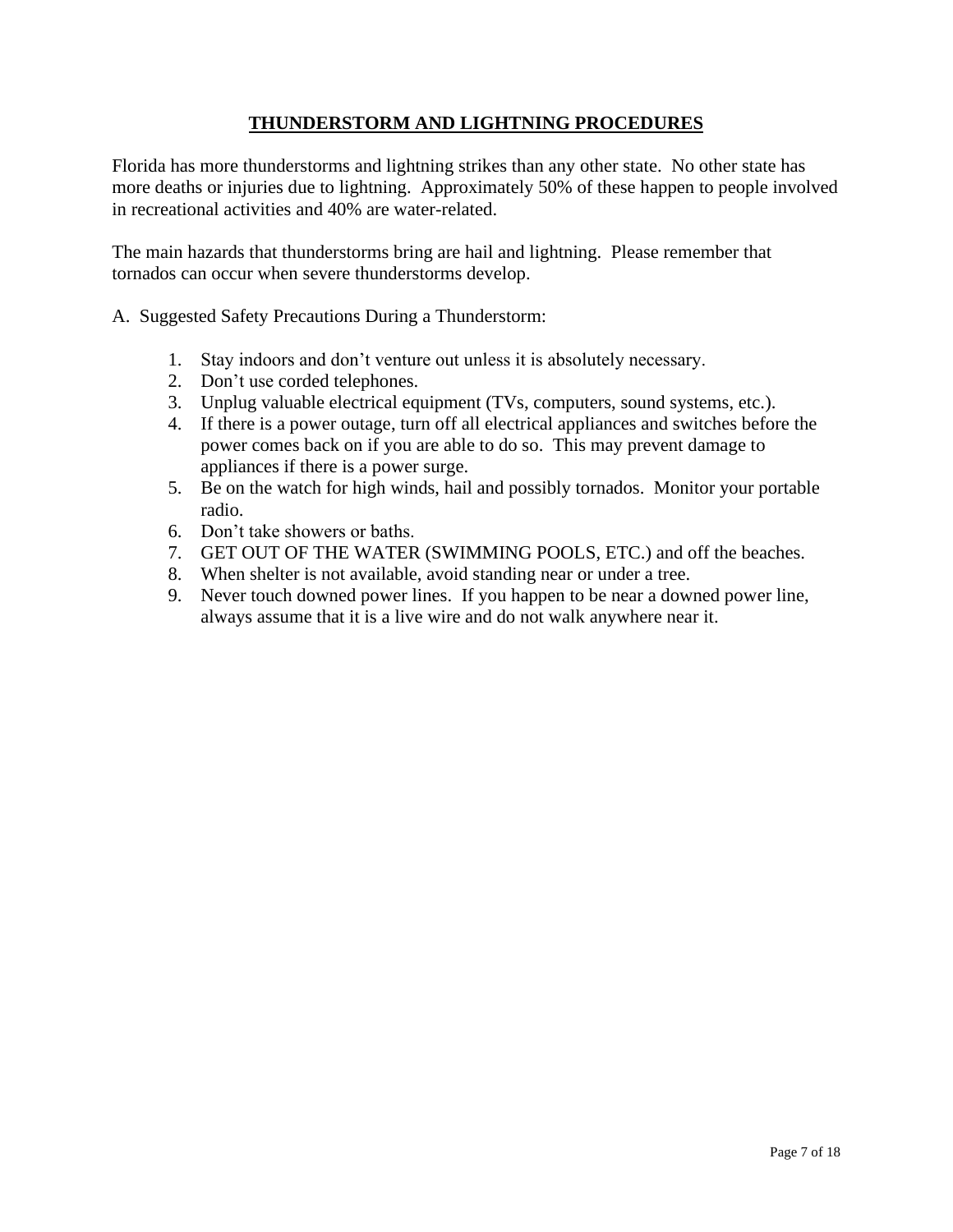# **FLOOD PROCEDURES**

What is the difference between a Flood Watch and a Flood Warning?

A Watch means conditions are favorable for flooding. It does not mean that flooding will occur, but it is possible. A Warning means flooding is imminent or occurring.

A. When a Flood Watch has been issued:

- 1. Stay tuned to a local radio or television station or listen to NOAA Weather Radio at 162.475MHz or 162.525MHz.
- 2. Know where to go. You may need to reach higher ground quickly and on foot.
- 3. Locate your emergency supplies.
- 4. Prepare your home:
	- a. Bring in outdoor furniture and move important indoor items to the highest possible floor.
	- b. Disconnect electrical appliances. Do not touch electrical equipment if you are wet or standing in water.
	- c. If instructed, turn off your gas and electricity at the main switch or valve.
- B. When a Flood Warning has been issued:
	- 1. Move immediately to higher ground or stay on high ground.
	- 2. Evacuate if directed to do so.
	- 3. Avoid walking or driving through flood waters. Turn Around, Don't Drown! Just 6 inches of moving water can knock you down and 1 foot of water can sweep your vehicle away.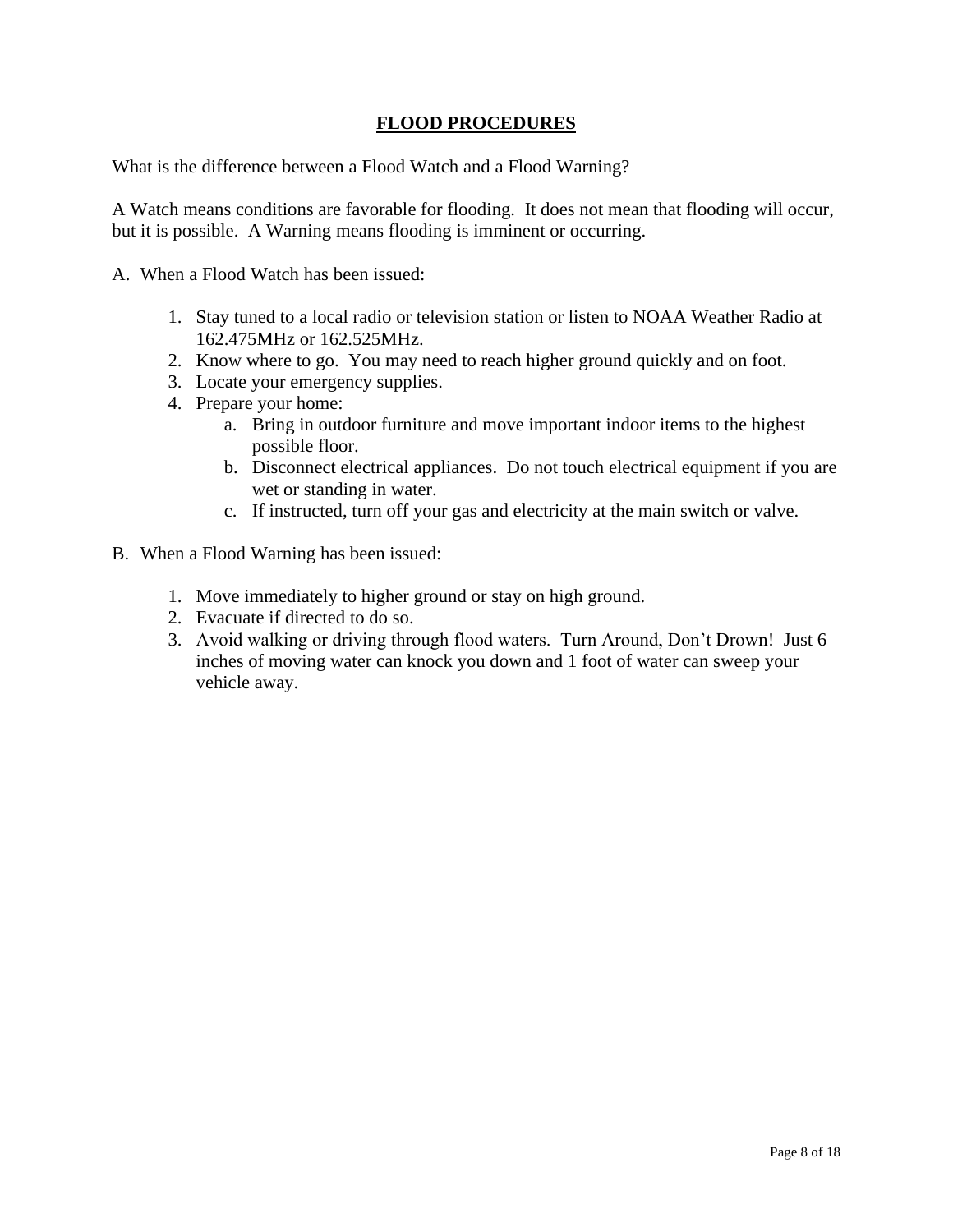# **TORNADO PROCEDURES**

What is the difference between a Tornado Watch and a Tornado Warning? A Watch means that conditions are favorable for the formation of tornados and a Warning means that a tornado has been sighted in or near your area.

- A. When a Tornado Watch has been issued:
	- 1. Stay tuned to a local radio or television station or listen to NOAA Weather Radio at 162.475MHz or 162.525MHz.
	- 2. Secure any loose objects outdoors or move them inside.
	- 3. Keep away from windows.
	- 4. Watch the sky. If you see any funnel shaped clouds, report them immediately to the nearest law enforcement agency (911) and TAKE COVER.
- B. When a Tornado Warning has been issued:

TAKE SHELTER IMMEDIATELY! There is no guarantee of a safe place during a tornado. However, there are some locations that are better than others.

1. In a Motor Vehicle:

The least desirable place to be during a tornado is in a motor vehicle. Never try to outrun a tornado in your car. Stop and get out. Seek shelter elsewhere. Do not get under or next to your vehicle. Look for a ditch or a ground depression if a tornado shelter is not nearby.

2. In a Home or Condominium: The best place to go is the innermost hallway on the lowest floor. An interior closet is relatively safe. An interior bathroom is even better. AVOID WINDOWS! DO NOT OPEN ANY WINDOWS!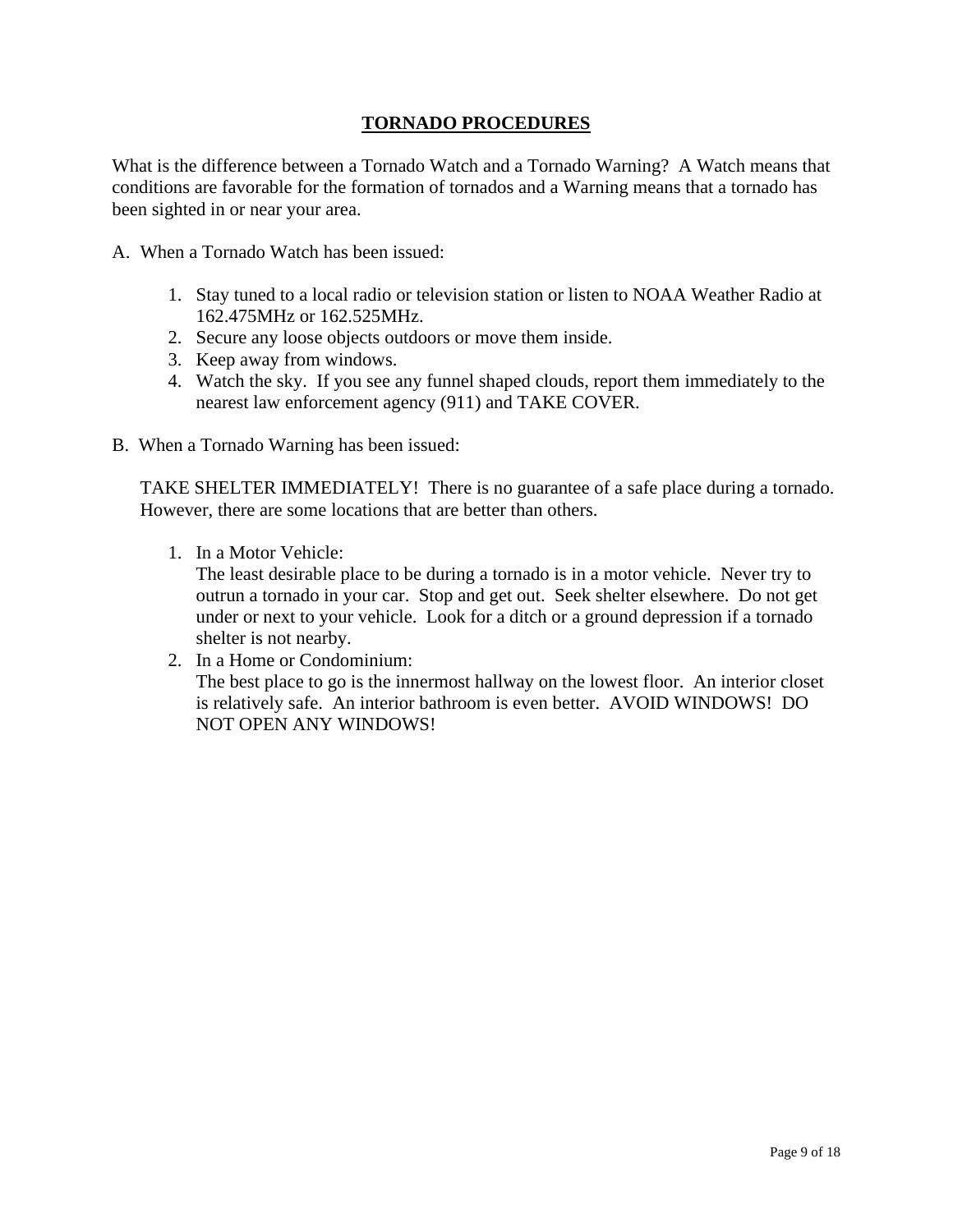# **HURRICANE PROCEDURES**

# **The section on Hurricane Procedures and Preparations applies to all residents. If you will be away during the hurricane season, it is your responsibility to leave your home in a hurricane-ready condition.**

### **Hurricane Plan**

The best thing to do for you and your family to survive a disaster is to prepare ahead of time by establishing a Family Disaster Plan.

Information with suggestions and recommendations for creating a Family Disaster Plan specifically tailored to your family's needs is readily available from many government and private sources. The Wyndemere Board of Governors recommends that all residents review some of the many sources provided on page 5 of this plan.

Prior to an oncoming storm, the Collier County Emergency Management Office may recommend evacuation for this area because of the elevation, proximity to the Gulf of Mexico and the very real possibility that emergency rescue (fire, police and medical) teams will not be able to respond to emergencies during a storm.

### **Family Disaster Plan Options**

### *Option A – Stay Home*

Remember that any decision to remain in your home after an evacuation order has been issued is the resident's responsibility. If you decide to stay, it is reasonable to expect that you may experience:

- Power outages
- No air conditioning
- No lights
- No elevators
- No automatic garage door openers
- No radio unless it is a battery operated portable radio
- No land line telephone service
- No cell phone service
- No safe water service, which can directly affect drinking, cooking, bathing, washing and toilet flushing
- No Privacy Staff
- No emergency fire department response
- No ambulance or other emergency medical service
- No police response
- Delays with emergency services can be from a few hours up to several days after the storm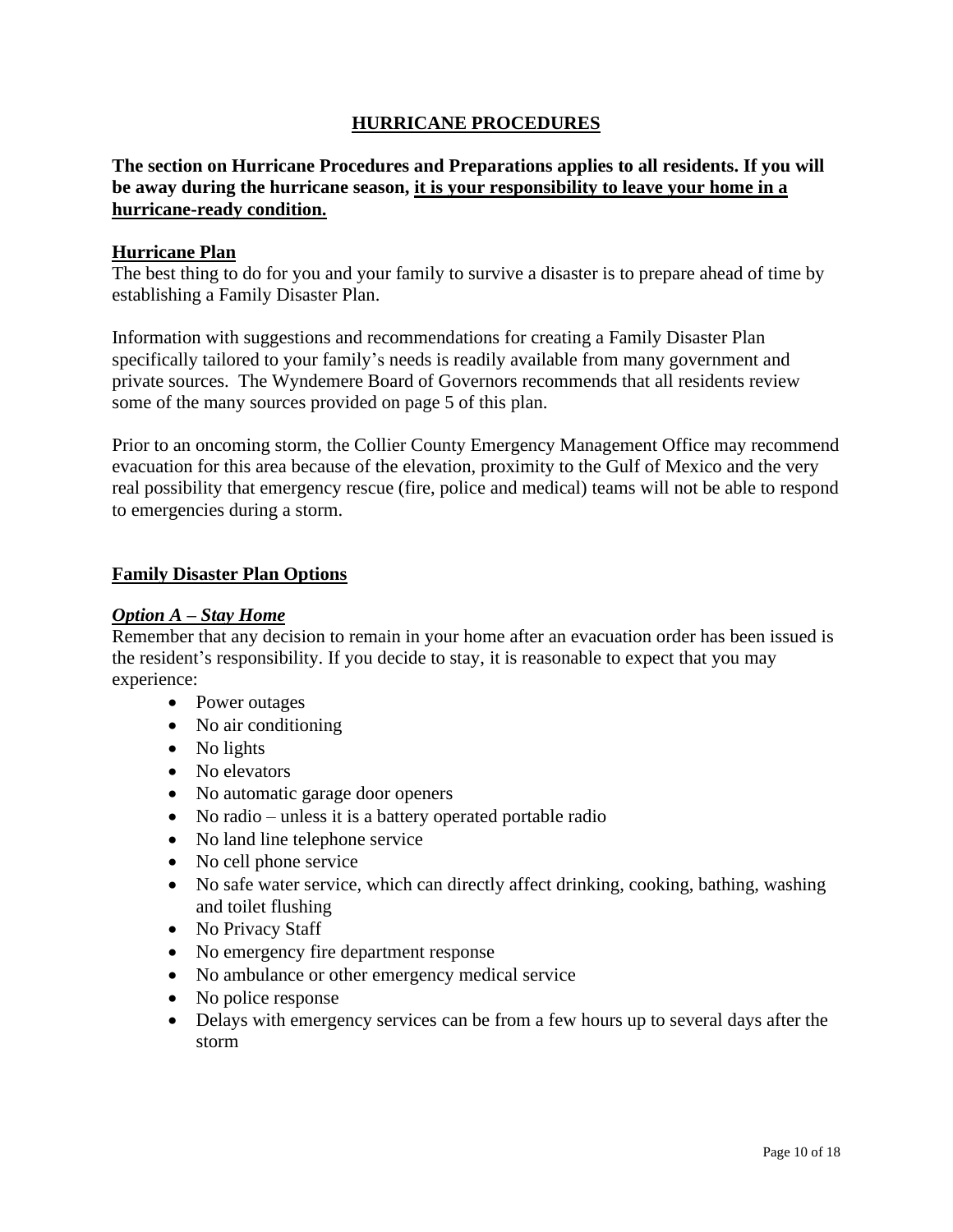# **Family Disaster Plan Options (continued)**

### *Option B – Stay with a friend or relative who has a safe place*

If you expect to stay at someone else's home during a hurricane or disaster, remember: it is your responsibility to hurricane-proof your property before leaving and you may not be able to return for many days.

### *Option C – Relocate out of the area*

You may wish to travel some distance to escape the threatened area. If so:

- Keep a current road map and know where you are going so you can plan the best route.
- If there is a sick or disabled person in your home, seek a doctor's advice on the necessary accommodations.
- Take a first aid kit with you.
- Take cash with you.
- Purchase auto fuel in advance.
- Take food and water with you for up to 3 days.
- Go early to avoid traffic, possible flooding and high winds. Hotel and shelter accommodations may be scarce throughout Florida.
- It is recommended by Emergency Management Services that if you plan to leave, you should leave as soon as a Hurricane Warning has been issued.

### *Option D - Public Shelters*

If you are in need of a shelter, go to a designated public shelter. Stay tuned to local radio and television stations to find out what time each designated shelter will open. Consult the map included in the **All Hazards Guide by Emergency Management Services of Collier County** for shelter locations:

[https://www.colliercountyfl.gov/home/showpublisheddocument/71413/636645864946500000.](https://www.colliercountyfl.gov/home/showpublisheddocument/71413/636645864946500000) If you plan to go to an emergency public shelter, it would be wise to drive there now and familiarize yourself and your family with the exact locations and the most direct routes.

# **Don't wait until the last minute to activate your plan.**

# **If an evacuation order is given, move quickly but without panic.**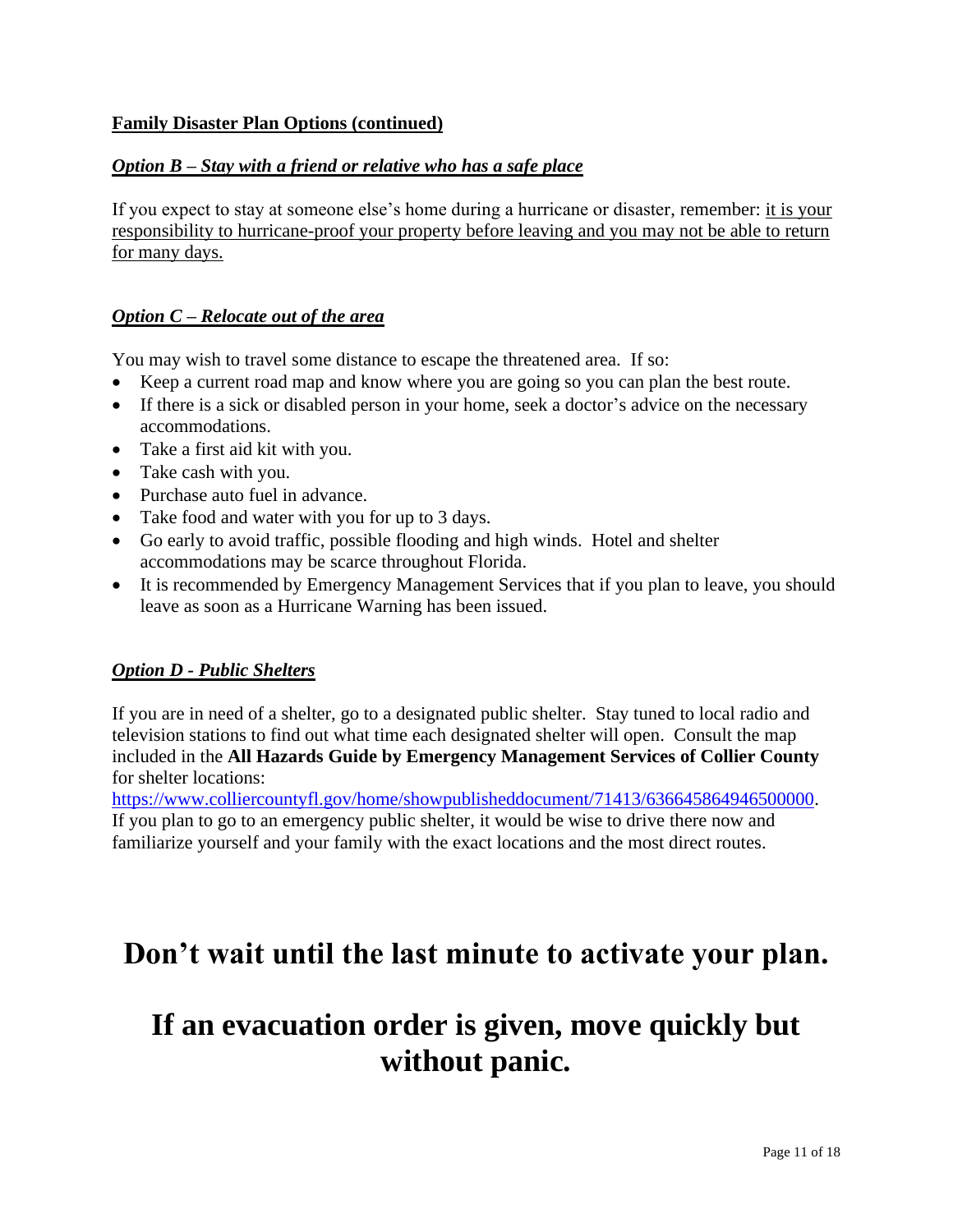### **HURRICANE PROCEDURES**

### **Important considerations when formulating your plan:**

### **Emergency Assistance:**

In the event of a hurricane, the Fire Department and EMS teams are prohibited by law from leaving their stations when sustained winds exceed 45 mph. Therefore, they may not be available during a storm. Winds can exceed 45 mph before a hurricane warning is issued. After the storm, it could take several days before response times return to normal.

### **Evacuation Plans:**

Each resident is responsible for preparing an evacuation plan. Your plan should allow for contingencies such as the time available to get out, the direction the storm is likely to take, health considerations, items to bring, and the size and strength of the storm.

A storm may strike with very little warning and there may not be time to evacuate, or shelters may not have had enough warning to be ready to receive evacuees. Therefore, you may have to remain in your home during the storm. Prudent planners will prepare for that contingency.

If your plan is to evacuate the area, the best time to leave is just before a Hurricane Watch is issued. Airports would be open but getting busier and Interstate 75 would be moving at a busier than normal rate. Since we are at the extreme end of the populated areas of the Southwest Florida Coast, we have to evacuate before other communities north of us start to evacuate and clog the roads. Before evacuating though, be sure to complete the preparations for your home and then notify your neighborhood's **Emergency Preparedness Liaison** of your departure and destination.

If you need to evacuate to a shelter, be ready to move as soon as a Hurricane Warning is issued. Remember to make arrangements for transportation and bring medications, special diet foods, medical supplies and any other items recommended in the **All Hazards Guide by Emergency Management Services of Collier County**:

[https://www.colliercountyfl.gov/home/showpublisheddocument/71413/636645864946500000.](https://www.colliercountyfl.gov/home/showpublisheddocument/71413/636645864946500000)

Conduct a test drive to the shelter before any emergency is announced to familiarize yourself with the exact location and the most direct route.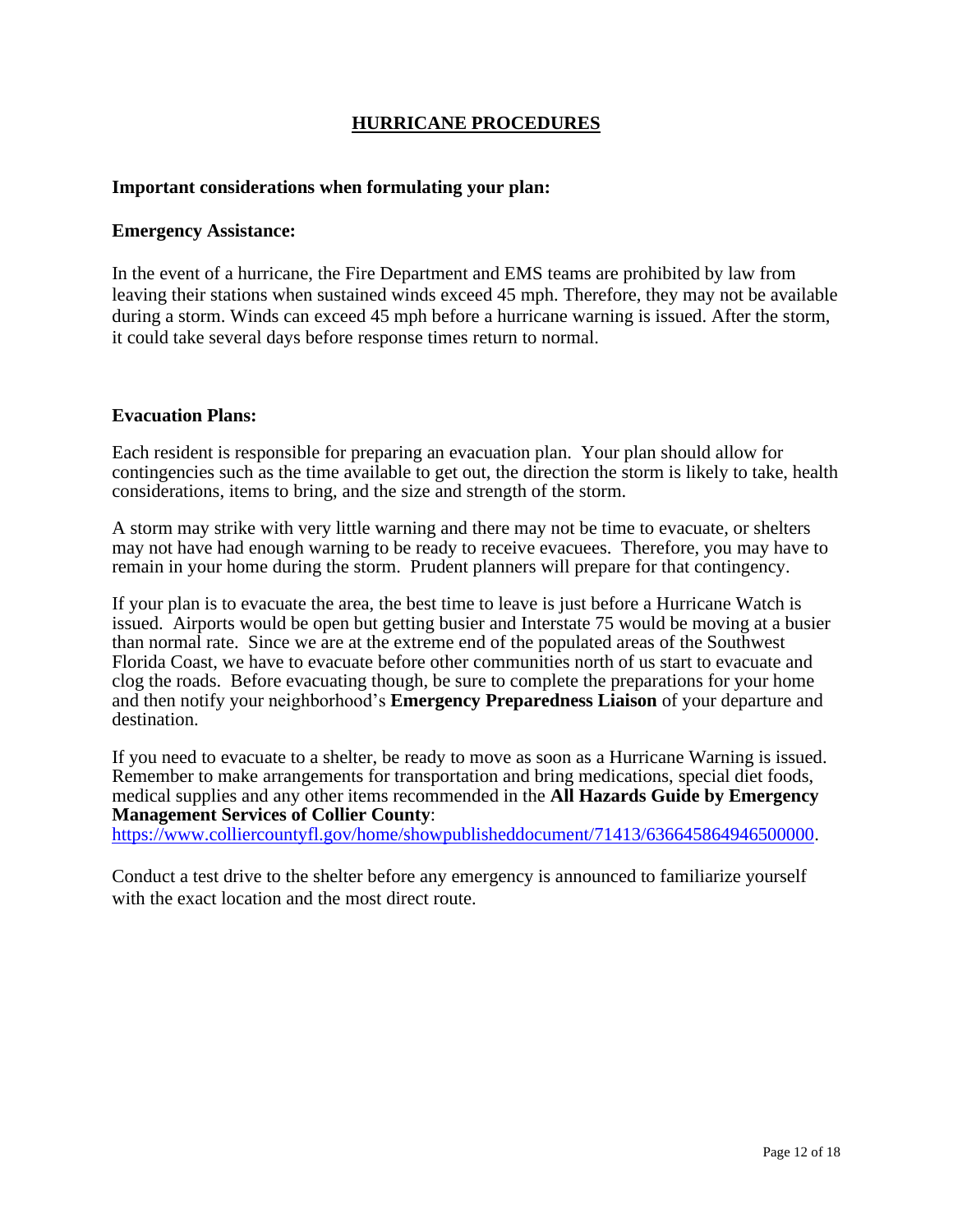# **HURRICANE**

### WARNING, WATCHES & CATEGORIES

# **Definitions**:

**A Hurricane Watch** means that a hurricane could pose a threat to our area within 36 hours. Any precautions that will require more than 18–24 hours should be started when a Watch is issued.

**A Hurricane Warning** means that the storm is expected within 24 hours. All of your preparations should be completed by this time. If you are evacuating to a local shelter, this is the time to load your supplies into the car and leave for the shelter.

| Category       | Wind            | <b>Storm Surge</b> | <b>Effects</b>                                                                                                                                                                      |
|----------------|-----------------|--------------------|-------------------------------------------------------------------------------------------------------------------------------------------------------------------------------------|
|                | 74–95 mph       | $4-5$ feet         | Some local flooding and tree damage.                                                                                                                                                |
| $\overline{2}$ | $96 - 110$ mph  | $6 - 8$ feet       | Includes Category 1 effects plus many<br>flooded roadways, trees down, power lines<br>down, roofing tiles and coconuts flying<br>around.                                            |
| 3              | $111 - 129$ mph | $9-12$ feet        | Includes Category 2 effects plus more<br>debris flying and unprotected windows may<br>give way.                                                                                     |
| $\overline{4}$ | $130 - 156$ mph | $13-18$ feet       | Includes Category 3 effects plus storm<br>shutter failures, windows behind storm<br>shutters could also fail (even before the<br>shutters fail), main electrical panels<br>flooded. |
| 5              | $157+mph$       | Over 18 feet       | Includes Category 4 effects plus extensive<br>structural damage to buildings.                                                                                                       |

# **Hurricane Categories**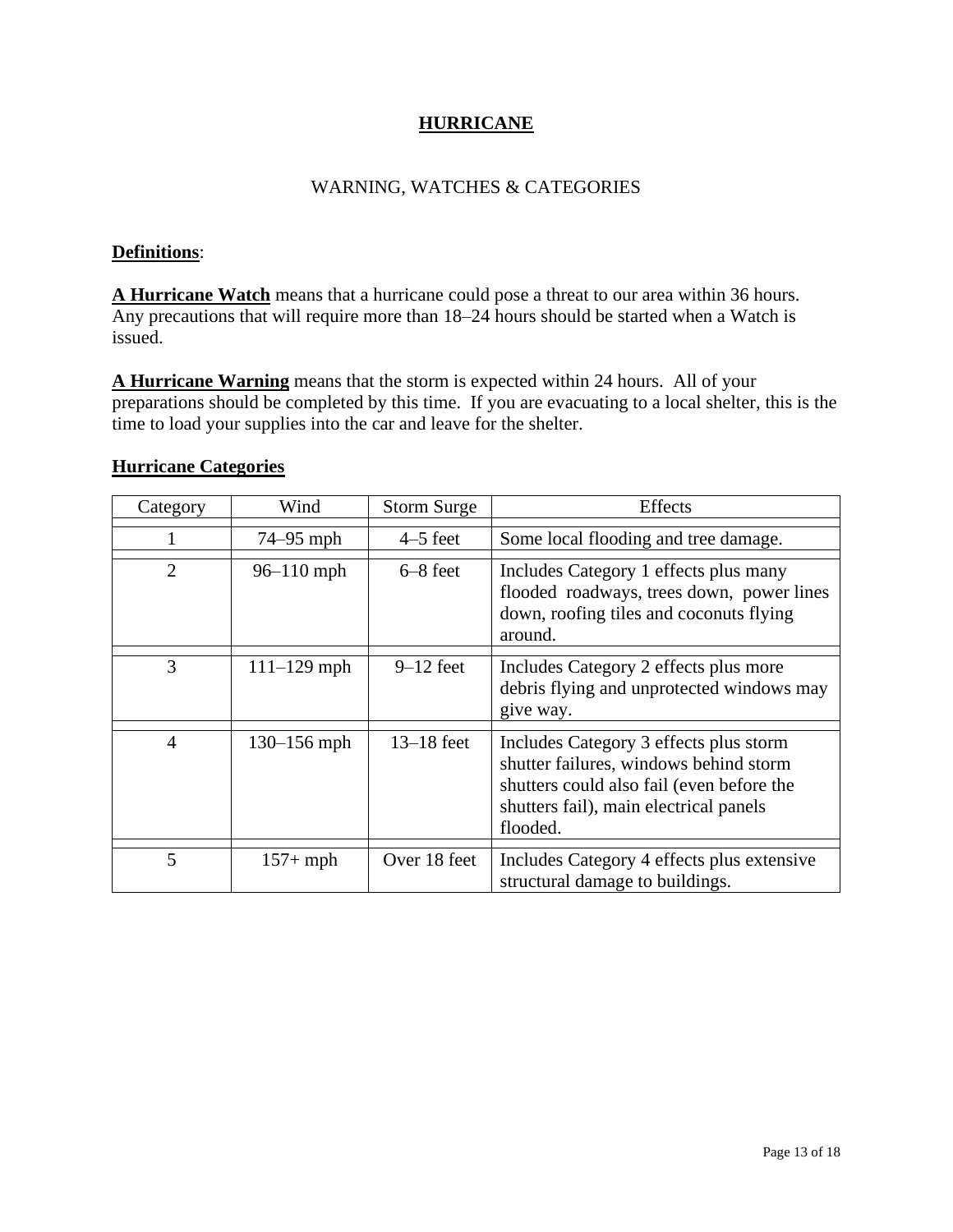# **HURRICANE WATCH**

**The primary function of the Management and Staff during a Hurricane Watch** is to secure and stabilize the Association common areas. Their entire focus will be on preparing the common areas before the arrival of the storm. **The staff will not be available to assist individual unit owners during this time.**

**All construction** will cease in Wyndemere, unless directly involved with securing the common area property. This will include all non-emergency workers: painters, carpenters, roofers, electricians, plumbers, designers, etc.

**Home Watch Services** will be allowed on the property to secure individual homes during a Hurricane Watch.

**Storm shutters** should be secured before the conclusion of the Hurricane Watch.

### *Residents with homes that do not have storm shutters should remove everything off their patio/lanai prior to a Hurricane Watch.*

# **Unit preparations for residents residing in Wyndemere during the summer:**

- 1. Bring lanai furnishings inside.
- 2. Remove or secure your lanai ceiling fan.
- 3. Consider removing and storing your sliding screen inside if you have no storm shutters.
- 4. Lock all your windows and sliding glass doors.
- 5. Secure storm shutters if available.

**Evacuating: Should you decide to evacuate the area, the best time will be before or during the period of a Hurricane Watch. Once a Hurricane Warning has been issued, it may be too late for most evacuation options.** 

- 1. Gather prescription drugs.
- 2. Shut off your icemaker and remove all perishable food from your freezer and refrigerator.
- 3. Unplug valuable electrical equipment (TVs, computers, sound systems, etc.).
- 4. Notify your neighborhood's Emergency Preparedness Liaison and your friends of your plans.
- 5. Fill your gas tank.
- 6. Bring cash.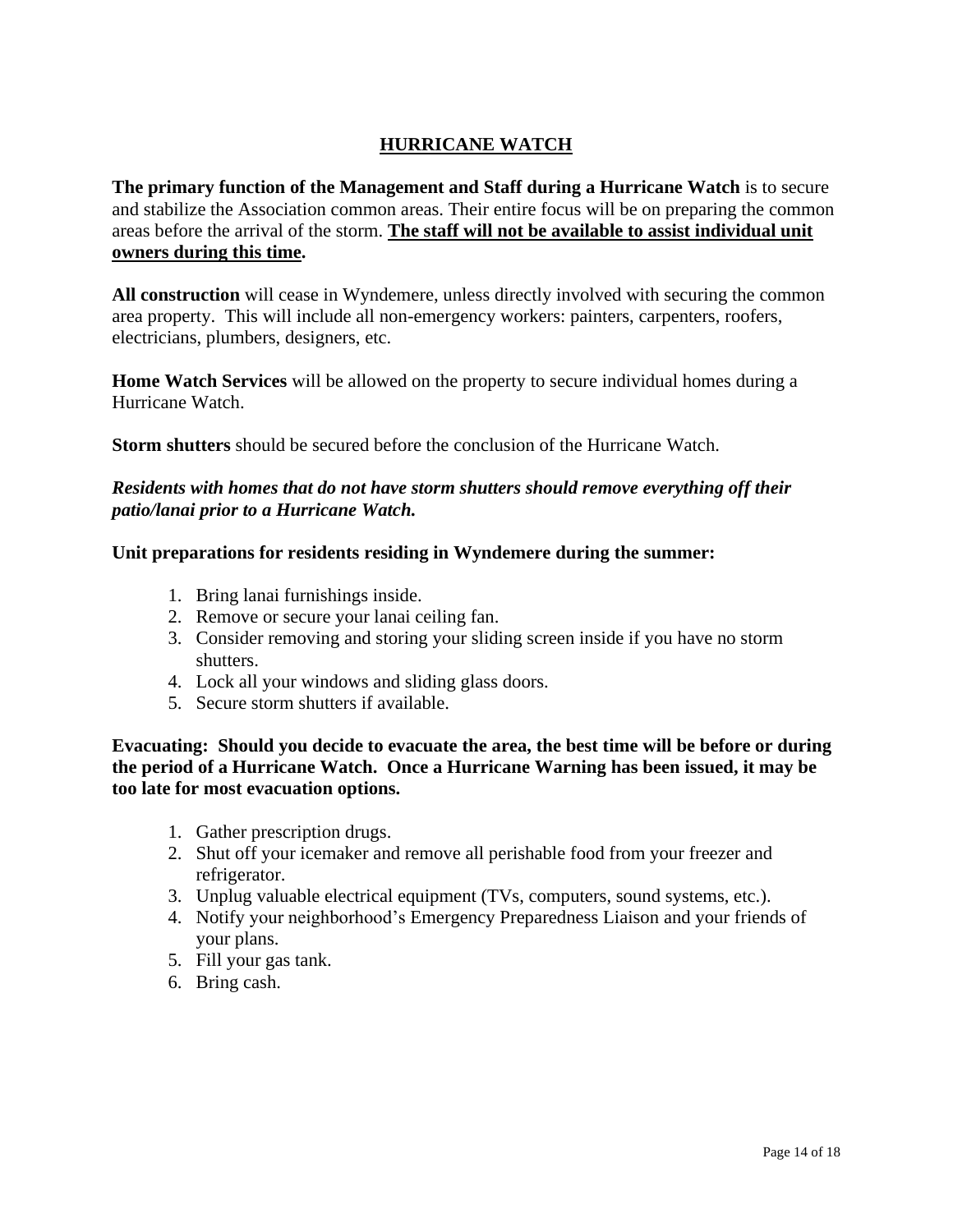# **HURRICANE WARNING**

During this final Warning stage, the Staff will make final preparations to the common area property prior to their departure.

### **During the Storm:**

The main entry gates will be in the open position.

The north service gate will be secured in the closed and locked position.

Please remember that the Collier County Emergency Management Office may recommend evacuation for this area because of Emergency Management's possible inability to respond to emergencies during a storm. Any decision to remain at Wyndemere is the resident's responsibility. If you decide to stay, you may experience:

- 1) Front gates in open position
- 2) No Privacy Staff
- 3) No emergency services
	- No emergency fire department response
	- No ambulance or other emergency medical service
	- No police response
- 4) Power outages
	- No air conditioning
	- No lights
	- No elevators
	- No electricity for cooking
	- No street lights
	- No automatic garage door openers
- 5) No telephone service including cell phones
- 6) No cable
- 7) Interrupted water service No water for:
	- Drinking
	- Cooking
	- Bathing
	- Washing
	- Flushing toilets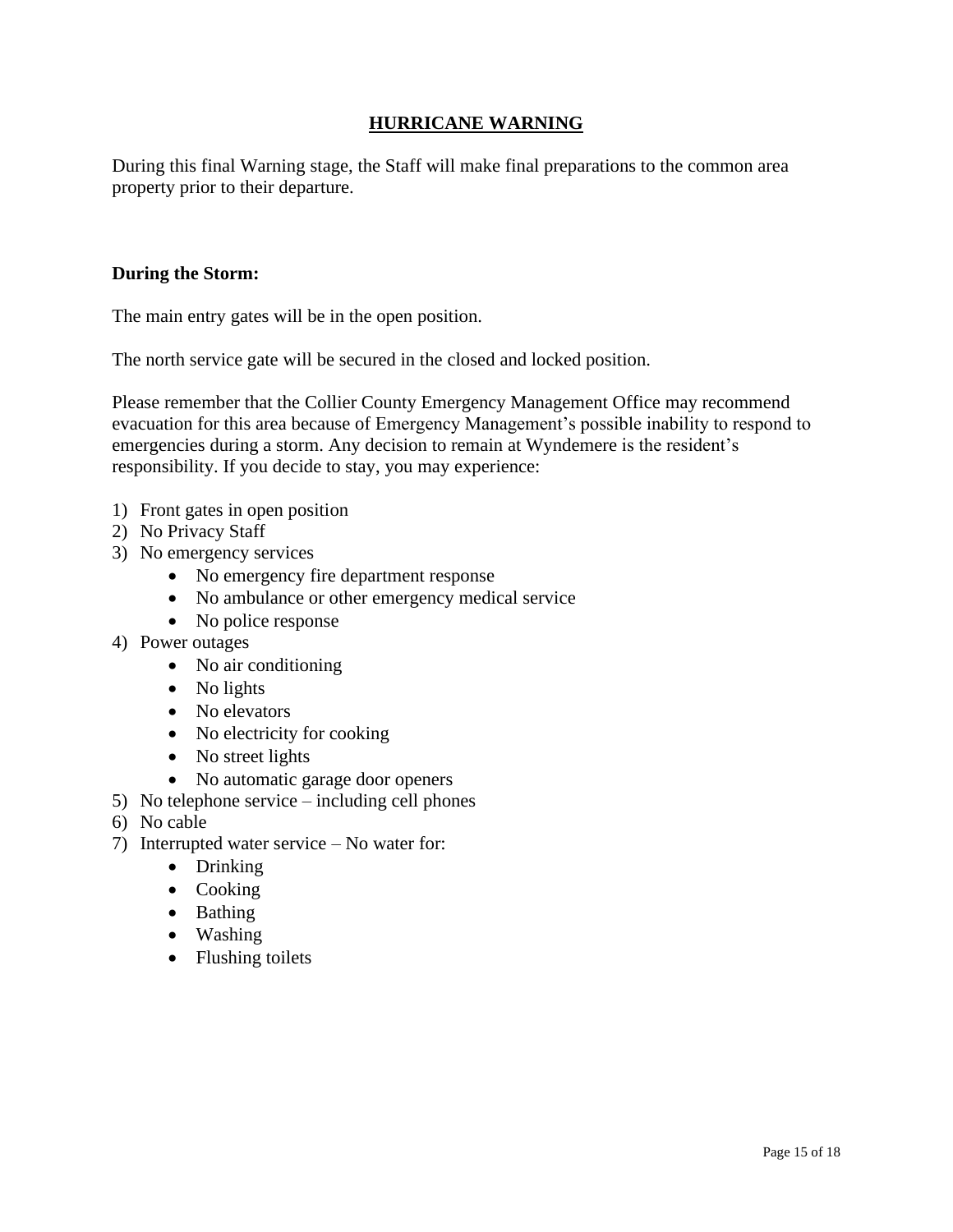### **Evacuating to a Shelter:**

Do not wait until the last minute – go early. Shelters have been known to close after reaching capacity.

Know where the shelters are located and perform a test drive to the shelter location before any storm is announced.

It is advisable to read the shelter requirements and suggestions before departure.

Remember that shelters are not ideal places in the sense that they will be overcrowded, amenities will be at a minimum, and they may not be able to withstand Category 4 and 5 hurricanes.

Once major evacuations begin, check with the Collier County Emergency Management Office for the best route. Routes are determined by the type and path of the storm.

Bring your emergency supplies with you in case you end up in a shelter.

Do not forget to include a minimum two-week supply of prescription medications.

Physically handicapped persons should register now with Emergency Management (239-252- 3600) and ask for their doctor's help in registering with the hospital if necessary. If you are registering, please contact your neighborhood's Emergency Preparedness Liaison so that he or she can note that you are registered.

Plan for the care of your pets. Most shelters do not accept pets. You may contact Collier County Domestic Animal Services at 239-252-7387 about shelter information for your pet.

### **Homeowners not in residence should**:

- Have your Home Watch Service prepare your home for the anticipated storm:
	- o Bring lanai furnishings inside.
	- o Remove or secure your lanai ceiling fan.
	- o Consider removing and storing your sliding screen inside if you have no storm shutters.
	- o Lock your windows and sliding glass doors.
	- o Secure storm shutters.
	- o Shut off water supply.
	- o Shut off icemaker and remove all perishable food from your freezer and refrigerator.
	- o Unplug valuable electrical equipment (TVs, computers, sound systems, etc.).
- Instruct your Home Watch Service to follow the instructions of the Privacy Staff.
- If you are leaving a vehicle behind, consider leaving a key for it on your kitchen counter. The key tag should have your name, the make and model of the vehicle and the vehicle's location on it.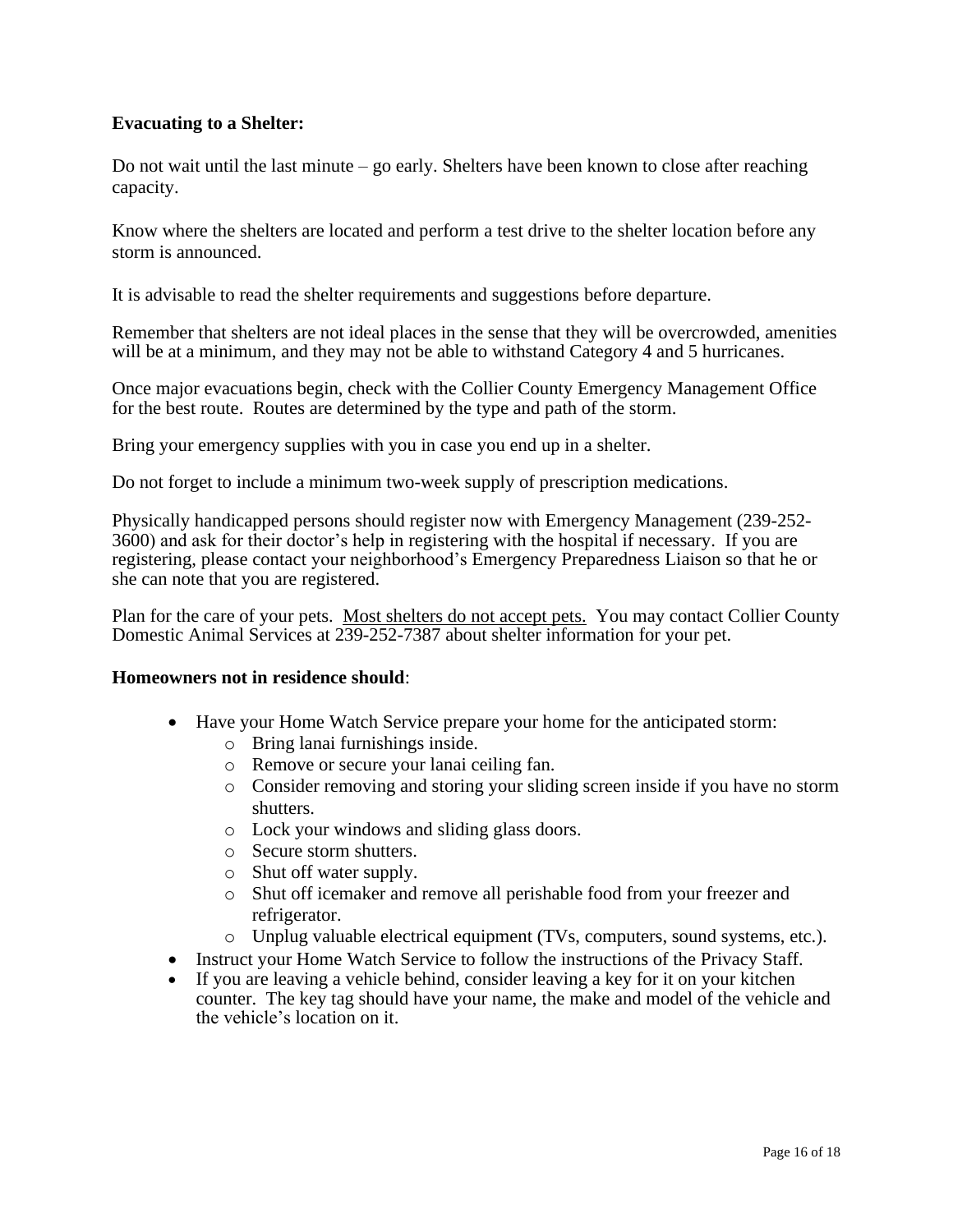# **AFTER THE STORM**

- 1. Staff will conduct a survey of the common areas to determine the extent of damage and take steps to minimize further damage if possible.
- 2. Immediately after the determination is made that the common property is safe, Home Watch Services will be allowed entry into the community to inspect individual units.
- 3. Non-emergency personnel will not be allowed on property until a full inspection has been completed.
- 4. If the Wyndemere Homeowners Association's electronic communication (e-mail) is operational, reports on the overall status of the community will be sent via e-mail blast.
- 5. In the event of severe damage to the area, it could take a long time for services to return to normal. For example, blocked roads, prolonged power and water outages, and a lack of telephones (including cell phone service) can be expected.

### **Following a major hurricane, it could take a long time (days or even weeks) for services to return to normal. It is reasonable to expect:**

- 1. Downed trees blocking roadways
- 2. Minimal to non-existent emergency services, including fire, ambulance and police
- 3. Emergency services (fire, ambulance and police) could take a few hours or several days to respond
- 4. Minimal or no lighting in common areas
- 5. No lights or electricity in homes
- 6. No water
- 7. No gas
- 8. Electric garage doors requiring manual opening & closing
- 9. Elevators not working
- 10. No pool operations
- 11. No telephone service, including cell phones
- 12. No gasoline stations open
- 13. No grocery stores open
- 14. No restaurants open
- 15. No pharmacies open
- 16. No trash pick-up